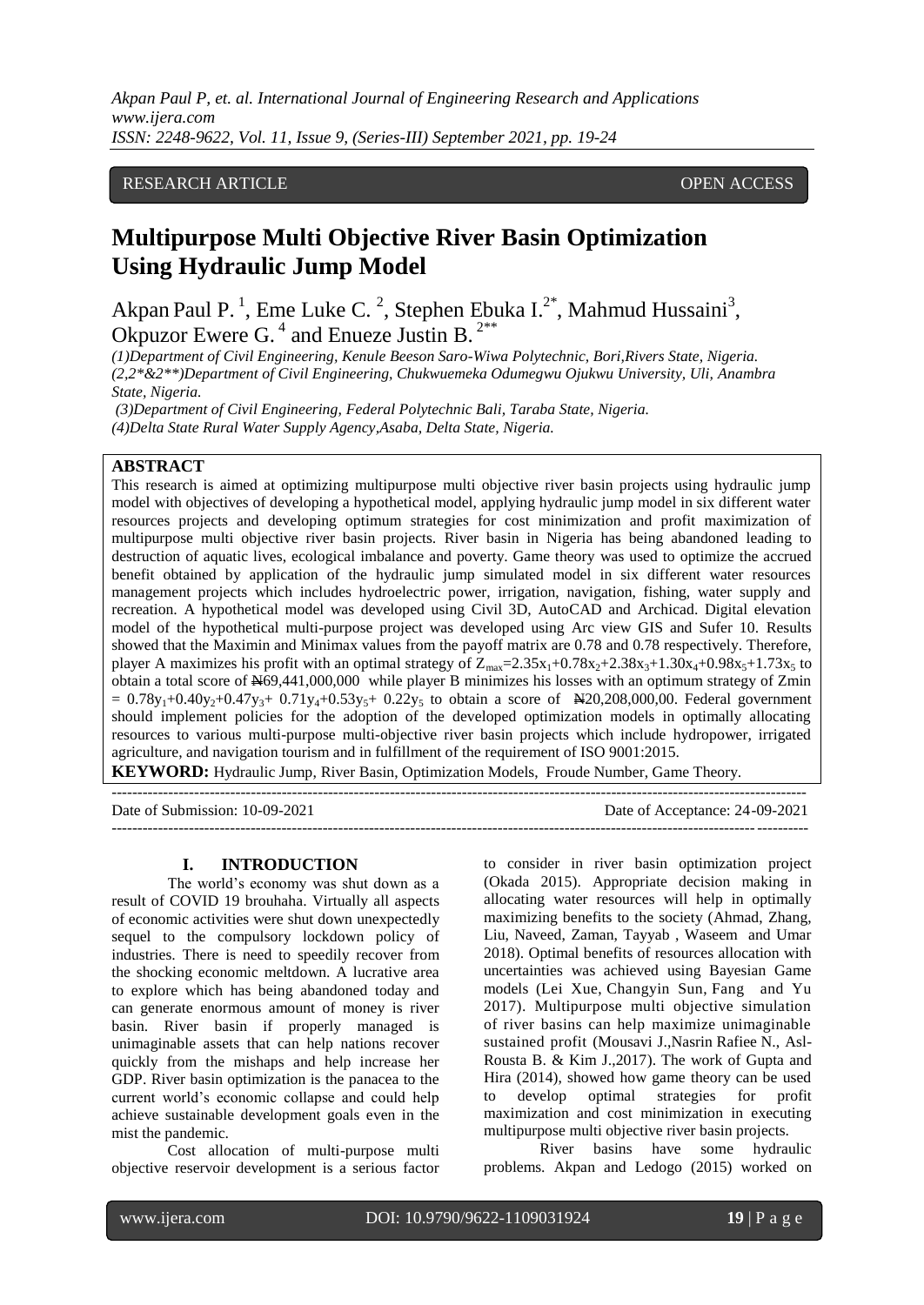some hydraulic jump problems. They developed models that can simulate hydraulic jump characteristics. Most Scholars have not properly considered exploring hydraulic jump problems in river basin optimization. This research is aimed at optimizing river basin using hydraulic jump model with objectives of developing a hypothetical model, applying hydraulic jump model in five different water resources projects and developing optimum strategies for cost minimization and profit maximization of multipurpose multi objective river basin projects.

## **II. MATERIALS AND METHODS**

The materials used to carry out this research includes, simulated hydraulic jump model as per (Akpan and Ledogo, 2015), Visual Basic, Suffer 8, Archi CAD, Civil 3D, Digitizer and Data acquisition software. Cost benefit analysis of five water resources management projects was done first while Game theory was used to develop the optimization models.

### **Determination of Accrued Benefit in Multipurpose Multi Objective Project**

Assuming the dam can impound water with available head of 18m when it flows from upstream without obstruction at 20m/s. The head of water in the river after the jump is 30.36m when its flow with an initial velocity of 20m/s.

Hydroelectric power, irrigation, navigation, fishing, water supply and recreation were the multipurpose river basin development projects considered in the analysis to determine the efficacy of the hydraulic jump simulated model.

#### **Hydroelectric power**

Assuming the dam can impound water with available head of 20m when it flows from upstream without obstruction at18m/s. The head of water in the river after the jump is 30.36m when its flow with an initial velocity of 18m/s. let efficiency of penstock, turbine and generator be 94%, 80%, 84% respectively. The discharge of water expected from the reservoir is  $50 \text{m}^3/\text{s}$ ,

Then P<sub>18</sub> = 
$$
\frac{nP.nt.ng.w Q H}{0.735}
$$
  
= 0.94 × 0.8 × 0.84 × 9.81 × 50 ×  $18/0.735$   
Power for head of 18 =  $\left(\frac{5577.1}{0.735}\right)kw = 7587.9HP$   
Power for head of 30.36  
P<sub>30.36</sub> =  $\frac{0.94 × 0.8 × 0.84 × 9.81 × 50 × 30.36}{0.735}$   
P<sub>30.36</sub> =  $\left(\frac{9406.7}{0.735}\right)kw$ 

Hence  $P_{18} = 7587.9HP$  and  $P_{30.36} = 12798.2HP$ 

Therefore the stimulated model has vehemently improved the power of efficiency from 7587.9HP to 12798.2HP. Where  $P = Power$  developed, np = Penstock efficiency,  $nt=$  Turbine efficiency,  $ng =$ Generator efficiency,  $w =$  Specific weight of water,  $Q =$  Quality of water available per year,  $H =$  Head of water.

#### **Irrigation**

Assume the entire area of the reservoir is  $500m<sup>2</sup>$  for depth of 18m, volume is  $10,000m<sup>3</sup>$ , and case A for a depth of 30.36, volume is 15,180m 2, case B. The following data of a soil were to be used for irrigation purpose, Depth of root zone = 160cm  $= 1.6$ m, Existing water content  $= 11.0$ %, Dry weight of soil =  $16.5 \text{km/m}^2$ , Area of land for irrigation = 90,000 $m^2$ , Volume of water applied for case A & B  $= 10,000 \text{m}^3$  and  $15,180 \text{m}$ , Water loss due to evaporation and seepage  $etc = 18\%$ , Water retained in the soil  $= 92\%$ , Calculate for field capacity

# **Case A (Q=10,000m<sup>2</sup> )**

Water retained in the soil  $= 92\%$  of water applied  $=$  $0.92 \times 10,000$ m<sup>3</sup> = 9200m<sup>3</sup>

Water retained per unit area  $=$   $\frac{9200}{90,000}$  = 1.102m<sup>3</sup>

Weight of water retained in soil =  $0.102 \times 10.0$  = 1.022KN

Dry weight of soil per unit area =  $16.5 \times 1.6$  = 26.40KN

Percentage of water retained  $=$   $\frac{1.022}{26.4}$  = 0.00387 = 3.87%

But field capacity of soil  $= 5.88\% + 11.0\%$  $= 16.88%$ 

**Case B where Q = 15.180** $m^3$ 

Water retained in the soil  $= 92\%$  of water applied  $=$  $0.92 \times 15,180$ m<sup>3</sup> $= 13,965.6$ m<sup>3</sup>

Water retained per unit area  $=$   $\frac{13,965.6}{90,000}$   $=$  0.1552

Dry weight of soil per unit area =  $16.5 \times 1.6$  = 26.40KN

Weight of water retained in soil =  $0.1552 \times 10 =$ 1.5517KN

Percentage of water retained 
$$
= \frac{1.5517}{26.4}
$$

$$
= 0.00387 = 5.88\%
$$

But existing water content  $= 11.0\%$ 

Hence, for head of 20m, field capacity =  $3.88\%$  +  $11.0\% = 14.88\%$ 

Therefore the simulated model has vehemently improved the field capacity from 14.88 to 16.88%.

# **Water supply**

Case A: Head of water before the jump  $= 18m$ Case B: Head of water after the jump = 30.36m Assuming the detention time is same for both cases (3hrs). Water is to be discharged from the reservoir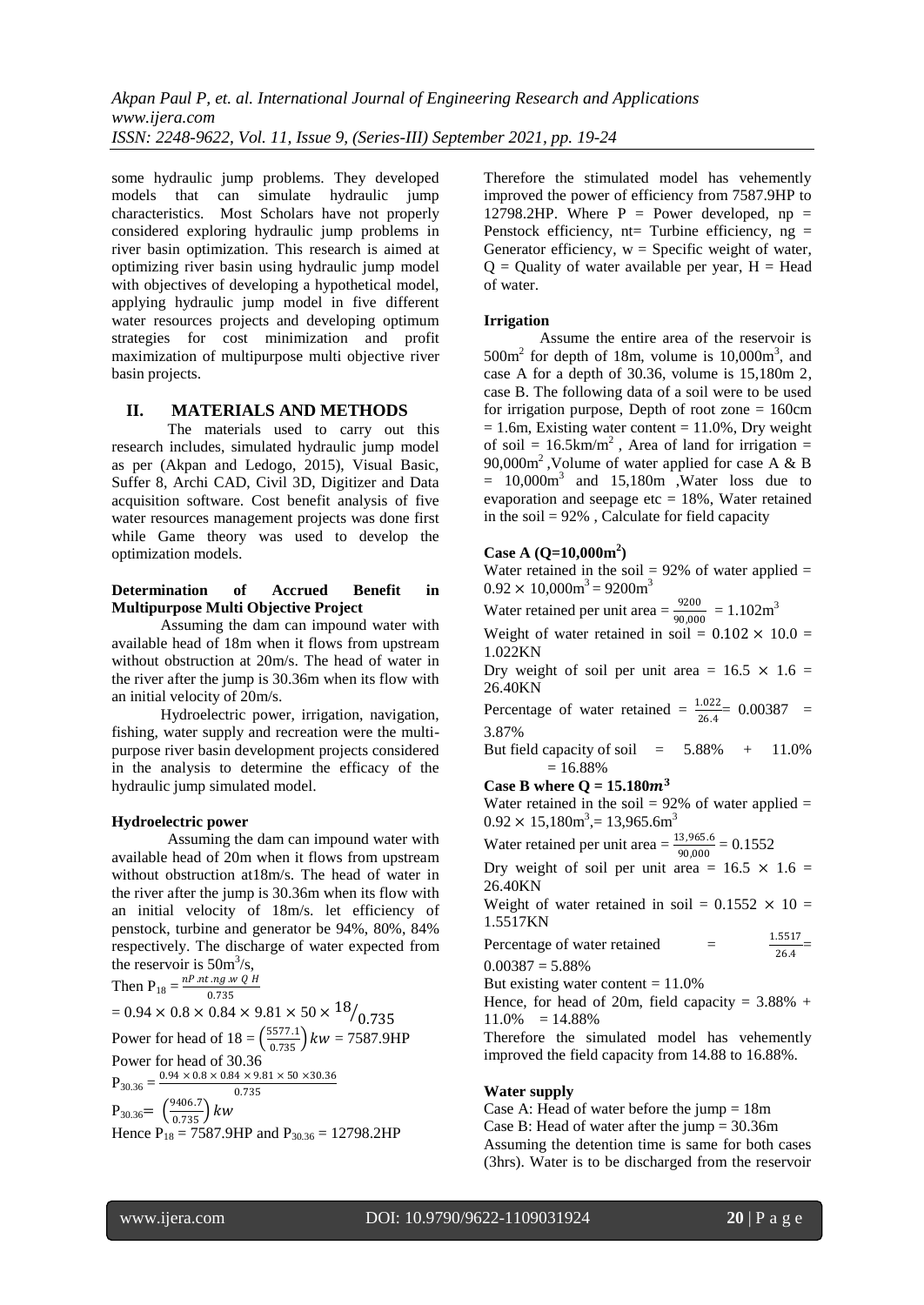to town A, B and C. if all losses are same. Area of reservoir is same  $= 500 \text{m}^2$ .

Recall that  $Q = \frac{V}{t}$  = Area  $\times$  Head of water Discharge  $Q_{18} = \frac{500 \times 20}{3 \times 360}$  $\frac{500 \times 20}{3 \times 360} = \left(\frac{3333.33}{3600}\right) \text{ m}^3/\text{s} = 0.93 \text{ m}^3/\text{s}$ Discharge  $Q_{30.36} = \frac{500 \times 3036}{3 \times 360}$  $\frac{30 \times 3036}{3 \times 360} = \frac{(15180.0)}{10.800}$  $\frac{(5180.0)}{10.800} = 1.40 \text{m}^3/\text{s}$ Therefore, the simulated model has vehemently improve the discharge from  $0.93 \text{m}^3/\text{s}$  to  $1.40 \text{m}^3/\text{s}$ 

#### **Recreation**

Case A: Head of water before the jump  $= 18$ Case B: Head of water after the jump  $=$ 30.36m

Volume of water stored in clear reservoir  $(Q_{18})$  = 500 ×20  $\frac{1}{1}$  = 10,000m<sup>3</sup>/hr

Volume of water stored in clear reservoir  $(Q_{30.36})$  = 500 ×30.36  $\frac{1}{1}$  = 1,5180m<sup>3</sup>/hr

#### **Assumption**

i. Water pumped from clear water reservoir to the three towns will take 16hrs.

ii. Detention period of 8 hours is provided in clear water reservoir to ensure 24hrs supply capacity of water.

Capacity of clear water reservoir for case  $A =$  $\frac{10,000\frac{3}{m}}{8} \times 8$  hrs  $3,33333$ 

$$
\frac{m}{24hrs} = 3,333m
$$

 $^{24hrs}$  For assumed L:B ratio of 2.5:1 adopt 20.4  $\times$  8.16  $\times$ 20 Assuming free board of 0.5 is to be provided, Then use reservoir capacity of  $20.4 \times 8.16 \times 20.5$ .

Capacity of clear water reservoir for case B (head of  $30.36m = {15,18m^3 \times 8hrs \over 24hrs} = 5,060m^3$ 

Adopt  $20.4 \times 8.16 \times 20$ 

Assuming free board of 0.5 is to be provided, then provide reservoir capacity of  $20.4 \times 8.16 \times 20.5$ Therefore, the simulated model has vehemently improved the capacity of reservoir from  $3,333m^3$  to  $5.060m^3$ 

# **Fish pond**

# **Assumption:**

Since water will come into the storage tank that distributes water to the fish pond in 16hrs/day pumping time. The water is also expected to flow to the service reservoir (fish pond) by gravity flow in a time period of 18hrs. Storage of 2hrs is required on the storage tank. Hence a provision of 4 hours storage is to be used for the design so that the scheme can put 0hrs both as the water treatment, plant and the onward transmission of water to the service reservoirs. The two hours (2hrs) overlap of storage capacity is sufficient.

Capacity of tank required for case A (at  $18m$ ) =  $10,000 \times 4$  $\frac{300 \times 4}{24} = 1,66.7 \ m^3.$ 

$$
2^{\prime}
$$

Capacity of tank required for case B (at 30.36m)  $\frac{15,180\times4}{34}$  = 2,530*m*<sup>3</sup> 24

For a L $\times$  b ratio of 2.5b : b, Adopt = 14.4  $\times$  5.8  $\times$ 30.3

Assuming a freeboard of 0.5m is to be constructed, Adopt ( $14.4 \times 5.8 \times 30.8$  freeboard)

Therefore, the simulated model has greatly improved the capacity of storage reservoir for the fishpond from a storage capacity of  $1,666.7m^3$  to  $2,530m^3$ .

### **Navigation**

Density =  $\frac{mass}{volume}$  (Archimedes principle)

Assume a ship has a total mass of 88,500KN, and area of  $500m^3$ .

Then for case A where head  $(h) = 18$ , Density = 88,500*KN*  $\frac{38,500\,KN}{500\times20} = \frac{88,500\,KN}{10,000\,m^3}$  $\frac{88,500 \text{ K}N}{10,000 \text{ m}^3} = 88,850 \text{ K}N/m^3$ 

For case B where head of water  $(H) = 30.36$ , Density of ship =  $\frac{88,500KN}{500 \times 3036}$  $\frac{88,500KN}{500\times3036} = \frac{88,500\,\text{km}}{15,180\text{m}^3}$  $\frac{15,180m^3}{15,180m^3}$  = 5.83KN/ $m^3$ 

The ship in case A  $(H = 18)$  has a density of 8.85KN/ $m<sup>3</sup>$  while case B (H = 30.36) has a density of  $5.83 \text{KN/m}^3$ . Hence bigger ship can safely navigate when the head of water measures from 18.0m to 30.36m, since the volume of water has increased from  $10,000m^3$  to  $15.180m^3$ .

**Note**: The ship becomes less denser  $8.85$ KN/ $m<sup>3</sup>$  to  $5.83$ KN/ $m<sup>3</sup>$  when the head of water increases from 18 to 30.36. tabulated results of application before and after the jump x and y for case A and B are presented in table 4.1 below. The cost/benefit table of power efficiency, field capacity, volume, storage capacity, discharge and capacity of reservoir is presented in table 4.2 below

#### **Optimization Modeling of the Hypothetical Multipurpose Multi Objective Projects**

Game theory was used to develop the optimization model. Two strategies were employed to obtain optimal strategy. Strategy A is geared towards maximizing profit when investing in multipurpose multi objective projects while strategy B is geared towards minimizing losses when embarking on the multipurpose multi objective river basin project. To maximize profit, player A allocate 0.25%, 0.13%, 0.15%, 0.23%, 0.17% and 0.07% resources to A1, A2, A3, A4, A5 and A6 respectively. A1, A2, A3, A4, A5 and A6 represent hydroelectric power, irrigation, navigation, fishing, water resources and recreation respectively. Table 4.1 showed how the cost/benefit were obtained. The payoffs of accrued benefits are computed based on the percentages of resources allocation necessary to maximize profit by player A and minimize cost by Player B as shown in Table 3.1. below.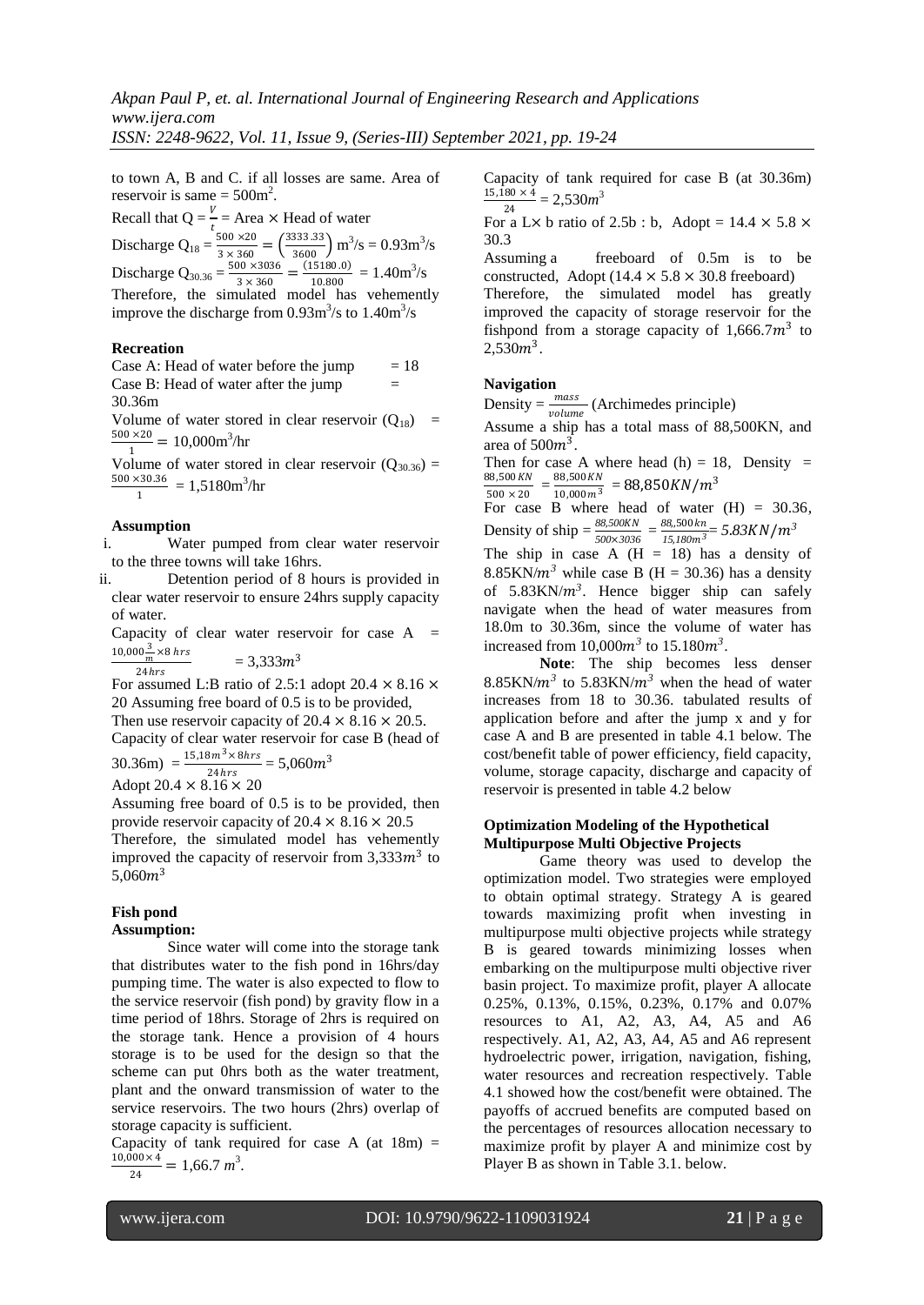|                 |                |      |     | <b>Player B</b> |                |                |      |           |      |
|-----------------|----------------|------|-----|-----------------|----------------|----------------|------|-----------|------|
|                 |                |      |     | B1              | B <sub>2</sub> | B <sub>3</sub> | В4   | <b>B5</b> | B6   |
|                 |                |      |     | 9.4             | 3.1            | 9.5            | 5.2  | 3.7       | 6.9  |
|                 | A1             | 0.25 | 9.4 | 2.35            | 0.78           | 2.38           | 1.30 | 0.93      | 1.73 |
|                 | ${\bf A2}$     | 0.13 | 3.1 | 1.22            | 0.40           | 1.24           | 0.68 | 0.48      | 0.90 |
| <b>Player A</b> | A3             | 0.15 | 9.5 | 1.41            | 0.47           | 1.43           | 0.78 | 0.56      | 1.04 |
|                 | A <sub>4</sub> | 0.23 | 5.2 | 2.16            | 0.71           | 2.19           | 1.20 | 0.85      | 1.59 |
|                 | A <sub>5</sub> | 0.17 | 3.7 | 1.60            | 0.53           | 1.62           | 0.88 | 0.63      | 1.17 |
|                 | A6             | 0.07 | 6.9 | 0.66            | 0.22           | 0.67           | 0.36 | 0.26      | 0.48 |

# **Table 3.1. Payoff of the accrued benefit to maximize profit**

Table 3.1 above is used to determine the payoff matrix as shown in table 4.3 bellow. Analyzing for existence of saddle point, from table 4.2 the Maximin and Minimaz values are 0.78 and 0.78 respectively. Hence the game is strictly determinable with a game value of 0.78. Therefore player A maximizes his profit with an optimal

strategy of  $Z_{\text{max}} = 2.35x_1 + 0.78x_2 + 2.38x_3 + 1.30x_4 + 0.98x_5 + 1.73x_5$ t o to obtain total score of N69,441,000,000 while player B minimizes his losses with an optimum strategy of

Zmin= $0.78y_1+0.40y_2+0.47y_3+0.71y_4+0.53y_5+$  $0.22y_5$  to obtain total score of  $\cancel{\text{N}20,208,000,000}$ .

# **III. RESULTS AND DISCUSSION**



**Figure 4.1. Top view showing the entire river Basin.**

#### **Discussion of results in figure 4.1 above**

i. The simulated model in this research is applicable in river basin optimization. A hypothetical multipurpose project development in a river basin area was modeled to effectively

demonstrate the application of the new simulated model in river basin optimization.

ii. The model was developed using Civil 3D, AutoCAD and Archicad.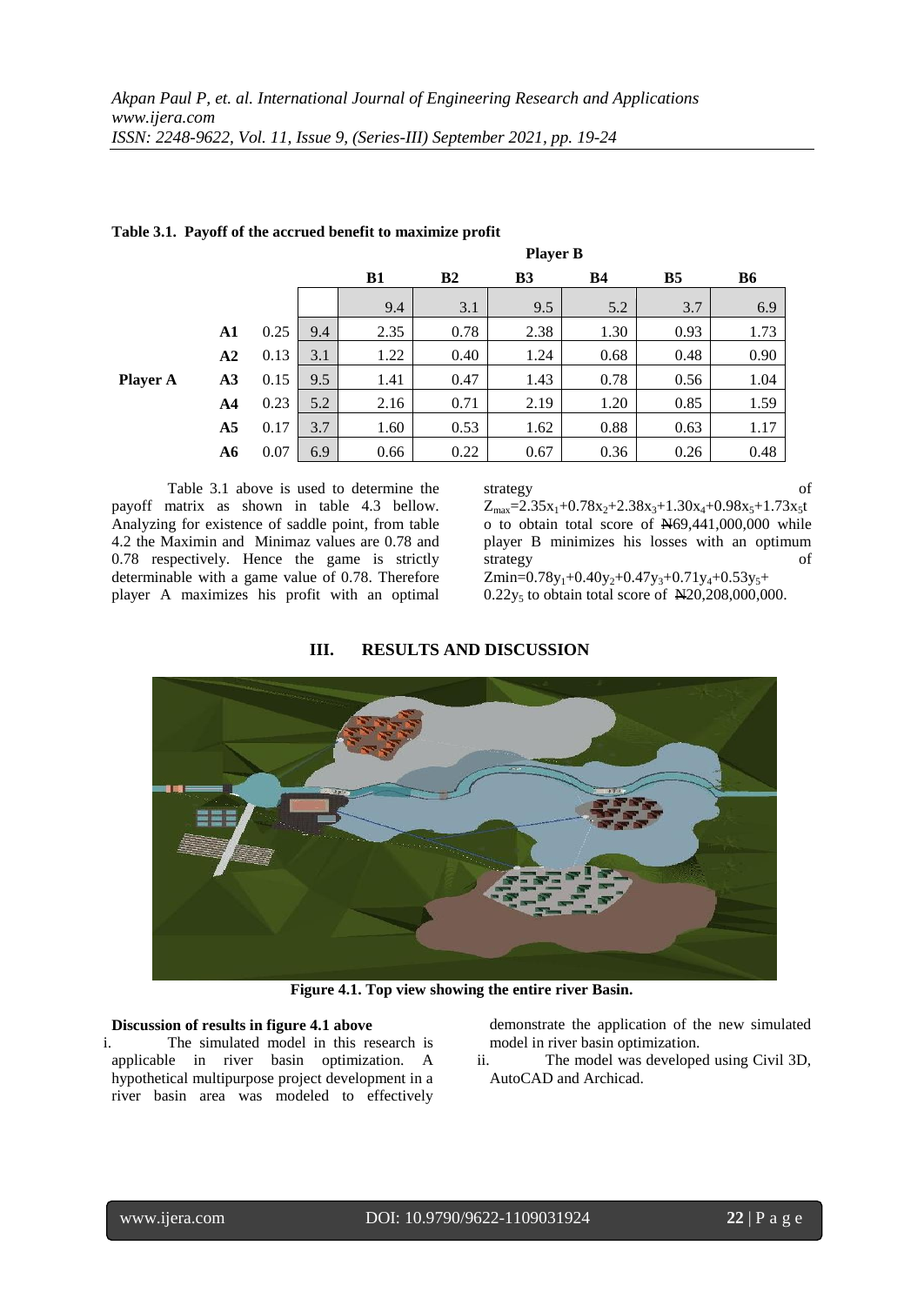| $\frac{1}{2}$ |       |                |               |                       |  |  |
|---------------|-------|----------------|---------------|-----------------------|--|--|
| X             | Y     | <b>Benefit</b> | Cost          | <b>Cost (Billion)</b> |  |  |
| 12798         | 7585  | 5213           | 9,400,000,000 | 9.4                   |  |  |
| 17            | 15    | 2              | 3,100,000,000 | 3.1                   |  |  |
| 15180         | 10000 | 5180           | 9,500,000,000 | 9.5                   |  |  |
| 2530          | 1667  | 863            | 5,200,000,000 | 5.2                   |  |  |
| 1.4           | 0.93  | 0.47           | 3,700,000,000 | 3.7                   |  |  |
| 5060          | 3333  | 1727           | 6,900,000,000 | 6.9                   |  |  |

# **Table 4.1 . Cost/Benefit table of powere efficiency, Field capacity, Volume, Storage capacity, Discharge and Capacity of reservoir**

#### **Discussion of results in table 4.1**

i. The cost of executing the projects are assumed to be 9.4,3.1, 9.5, 5.2, 3.7 and 6.9 billion naira for hydroelectric power, irrigation, navigation, fishing, water supply and recreation respectively.

ii. The benefit accrued from application of the hydraulic jump model in Case A and B are 5213hp,  $2\%$ , 5180m<sup>3</sup>, 863m<sup>3</sup>, 0.47m<sup>3</sup>/s and 1727m<sup>3</sup> respectively.

| Table4.2 . Summary Table of Application of the Simulated Models in River Basin Muti-purpose River |
|---------------------------------------------------------------------------------------------------|
| <b>Basin Projects.</b>                                                                            |

| S/N | $H20$ Resources Mgt | <b>Parameter</b>      | <b>Results</b><br>Case A $(H = 18m)$ | Case B<br>$(H = 30.36m)$ |
|-----|---------------------|-----------------------|--------------------------------------|--------------------------|
|     | Hydroelectric power | Power efficiency      | 7,588HP                              | 12,798HP                 |
| 2.  | Irrigation          | Field capacity        | 14.88%                               | 16.88%                   |
| 3.  | Navigation          | Volume                | $10,000m^3$                          | $15,180m^3$              |
| 4.  | Fishing             | Storage capacity      | $1,667m^3$                           | $2,530m^3$               |
|     | Water supply        | Discharge             | $0.93 \text{m}^3/\text{s}$           | 1.40m/s                  |
| 6.  | Recreation          | Capacity of reservoir | $3333m^3$                            | $5060m^3$                |

# **Discussion of results in table 4.2**

- i. Six component of water resources management was considered which include hydroelectric power, irrigation, navigation, fishing, water supply, recreation
- ii. Assuming the dam can impound water with available head of 18m when it flows from upstream without obstruction at 20m/s. The head of water in the river after the jump is 30.36m when its flow with an initial velocity of 20m/s.

| Table 4.3. Payoff matrix for optimization of |
|----------------------------------------------|
| multipurpose multi-objective projects        |

|      |      |      | $\cdot$ | $\cdot$ |      |
|------|------|------|---------|---------|------|
| 0.78 | 2.38 | 1.3  | 0.93    | 1.73    | 0.78 |
| 0.4  | 1.24 | 0.68 | 0.48    | 0.9     | 0.4  |
| 0.47 | 1.43 | 0.78 | 0.56    | 1.04    | 047  |
| 0.71 | 2.19 | 1.2  | 0.85    | 1.59    | 0.71 |
| 0.53 | 1.62 | 0.88 | 0.63    | 1.17    | 0.53 |
| 0.22 | 0.67 | 0.36 | 0.26    | 0.48    | 0.22 |
|      |      |      |         |         |      |
| 0.78 | 2.38 | 1.3  | 0.93    | 1.73    |      |

# **Discussion of results in table 4.3**

- i. From table 4.3 above the Maximin and Minimaz values are 0.78 and 0.78 respectively. Hence the game is strictly determinable with a game value of 0.78.
- ii. Therefore player A maximizes his profit with an optimal strategy of  $Z_{\text{max}} = 2.35x_1+0.78x_2+2.38x_3+1.30x_4+0.98x_5+1.73x_5$ to obtain a total score of N69,441,000 while player B minimizes his losses with an optimum strategy of  $Z_{min}$ =0.78y<sub>1</sub>+0.40y<sub>2</sub>+0.47y<sub>3</sub>+ 0.71y<sub>4</sub>+0.53y<sub>5</sub>+ 0.22y<sub>5</sub> to obtain a score of N20,208,000.

# **IV. CONCLUSION**

- i. A hypothetical multipurpose river basin project development was modeled to effectively demonstrate the application of the new simulated model in river basin optimization.
- ii. The costs of executing the projects are assumed to be 9.4, 3.1, 9.5, 5.2, 3.7 and 6.9 billion naira for hydroelectric power, irrigation, navigation, fishing, water supply and recreation respectively.
- iii. The benefit accrued from application of the hydraulic jump model in Case A and B are 5213hp,